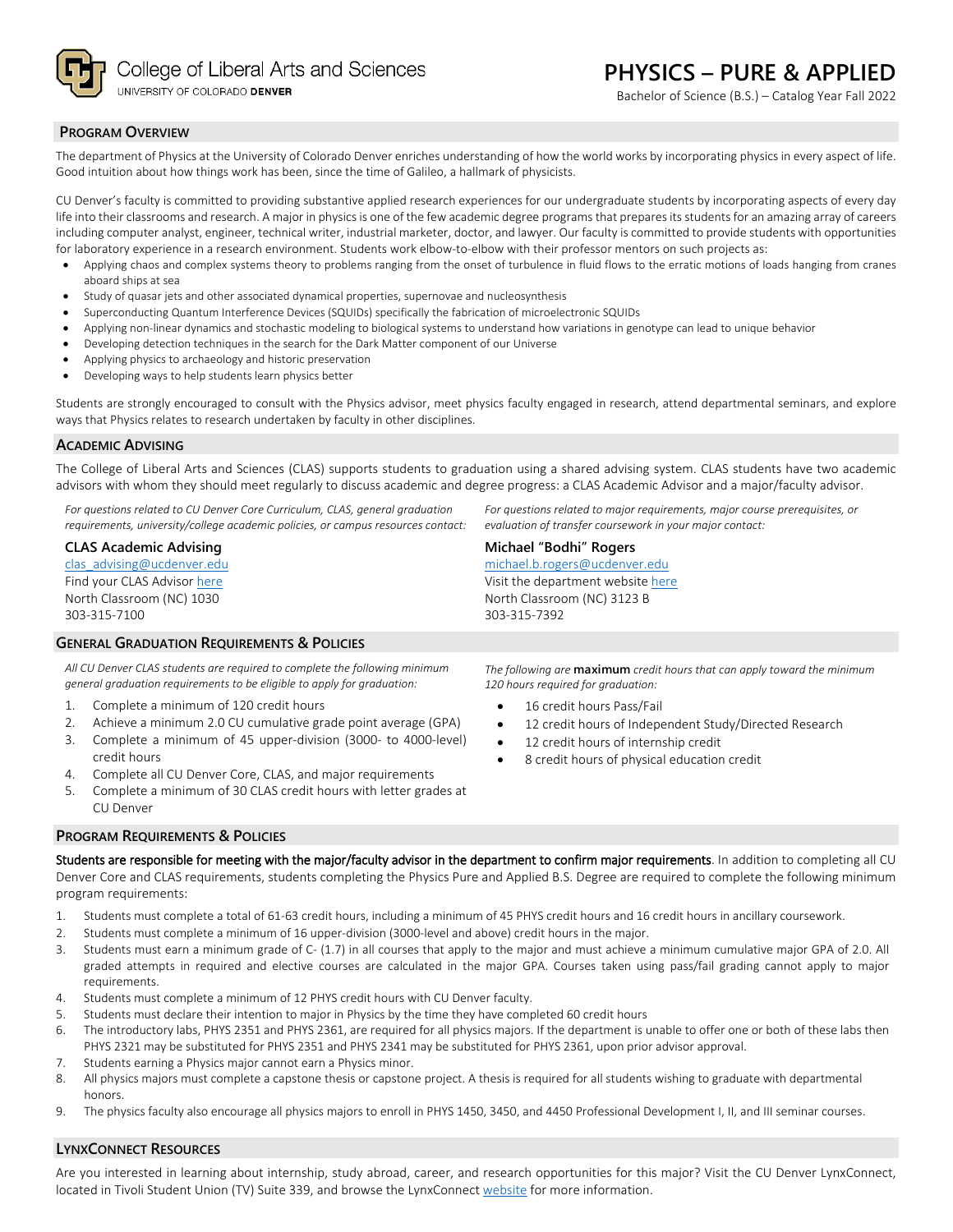

**P** College of Liberal Arts and Sciences<br><sub>UNIVERSITY OF COLORADO DENVER</sub>

# **PHYSICS – PURE & APPLIED**

Bachelor of Science (B.S.) – Catalog Year Fall 2022

| <b>Degree Requirements</b>                                                                                                                                                                                                                                                           | Credits        | <b>Notes</b>                                                                                                                                                                                                                                              |
|--------------------------------------------------------------------------------------------------------------------------------------------------------------------------------------------------------------------------------------------------------------------------------------|----------------|-----------------------------------------------------------------------------------------------------------------------------------------------------------------------------------------------------------------------------------------------------------|
| * Course prerequisites change regularly. Students are responsible for consulting advisors and the class schedule in the student portal for prerequisite information. *                                                                                                               |                |                                                                                                                                                                                                                                                           |
| <b>CU Denver Core Curriculum Requirements</b>                                                                                                                                                                                                                                        | $34 - 40$      | <b>CU Denver Core Curriculum Requirements</b>                                                                                                                                                                                                             |
| <b>CLAS Graduation Requirements</b>                                                                                                                                                                                                                                                  | $15 - 29$      | <b>CLAS Graduation Requirements</b>                                                                                                                                                                                                                       |
| <b>PHYS Major Requirements</b>                                                                                                                                                                                                                                                       | 63             | 16 credit hours must be upper-division                                                                                                                                                                                                                    |
| <b>PHYS Required Courses</b>                                                                                                                                                                                                                                                         |                |                                                                                                                                                                                                                                                           |
| PHYS 2311 General Physics I: Calculus-Based                                                                                                                                                                                                                                          | $\overline{4}$ | *Prerequisite: C- or higher in MATH 1401                                                                                                                                                                                                                  |
| PHYS 2351 Applied Physics Lab I                                                                                                                                                                                                                                                      | $\mathbf{1}$   | *Corequisite: PHYS 2311<br>*PHYS 2321 General Physics Laboratory I may be substituted only with<br>advisor approval                                                                                                                                       |
| PHYS 2331 General Physics II: Calculus-Based                                                                                                                                                                                                                                         | $\overline{4}$ | *Prerequisite: C- or higher in PHYS 2311 and MATH 2411                                                                                                                                                                                                    |
| PHYS 2361: Applied Physics Lab II                                                                                                                                                                                                                                                    | $\mathbf{1}$   | *Prereauisite: PHYS 2351<br>*PHYS 2341 General Physics Laboratory II may be substituted only with<br>advisor approval                                                                                                                                     |
| PHYS 2711 Vibrations and Waves                                                                                                                                                                                                                                                       | 3              | *Prerequisite: C- or higher in PHYS 2331 and MATH 2411                                                                                                                                                                                                    |
| PHYS 2811 Modern Physics I                                                                                                                                                                                                                                                           | $\overline{4}$ | *Prerequisite: C- or higher in PHYS 2331 and MATH 2411                                                                                                                                                                                                    |
| PHYS 3120 Methods of Mathematical Physics                                                                                                                                                                                                                                            | 3              | *Prerequisite: C- or higher in MATH 2421 and either MATH 3195 or<br>MATH 3191 and 3200                                                                                                                                                                    |
| PHYS 3711 Advanced Experimental Physics Laboratory                                                                                                                                                                                                                                   | $\overline{2}$ | *Prerequisite: C- or higher in PHYS 2811                                                                                                                                                                                                                  |
| Required Pure & Applied Courses                                                                                                                                                                                                                                                      |                |                                                                                                                                                                                                                                                           |
| PHYS 3211 Analytical Mechanics                                                                                                                                                                                                                                                       | 4              | *Prerequisite: C- or higher in PHYS 2711, MATH 2421, and either MATH<br>3195 or MATH 3191 and 3200<br>*Corequisite: PHYS 3120                                                                                                                             |
| PHYS 3411 Thermal Physics                                                                                                                                                                                                                                                            | 3              | *Prerequisite: C- or higher in PHYS 2331, PHYS 2811, and MATH 2421<br>*Corequisite: MATH 3195 or MATH 3191 and 3200                                                                                                                                       |
| PHYS 3811 Quantum Mechanics                                                                                                                                                                                                                                                          | 4              | *Prerequisite: C- or higher in PHYS 2811 and 3211                                                                                                                                                                                                         |
| PHYS 4331 Principles of Electricity and Magnetism                                                                                                                                                                                                                                    | $\overline{4}$ | *Prerequisite: C- or higher in PHYS 2331 and PHYS 3120                                                                                                                                                                                                    |
| PHYS 4711 Senior Lab I                                                                                                                                                                                                                                                               | $\overline{2}$ | *Prerequisite: C- or higher in PHYS 3721                                                                                                                                                                                                                  |
| PHYS electives at 3000-level or above                                                                                                                                                                                                                                                | 6              | *See department for approved courses. Check individual courses for<br>prerequisites.                                                                                                                                                                      |
| Complete one of the following options:                                                                                                                                                                                                                                               |                |                                                                                                                                                                                                                                                           |
| Option 1<br>PHYS 3751 Physics Capstone Proposal<br>$\bullet$<br>PHYS 4751 Physics Capstone Thesis (must take twice and<br>$\bullet$<br>complete two credit hours)<br>Option 2<br>PHYS 3751 Physics Capstone Proposal<br>$\bullet$<br>PHYS 4711 Physics Capstone Project<br>$\bullet$ | 3              | *Check individual courses for prerequisites.                                                                                                                                                                                                              |
| <b>Required Ancillary Courses</b>                                                                                                                                                                                                                                                    |                |                                                                                                                                                                                                                                                           |
| MATH 1401 Calculus I                                                                                                                                                                                                                                                                 | 4              | *Prerequisite: C- or higher in MATH 1109, 1070, or 1110 and MATH<br>1120; or C- or higher in MATH 1130; or C- or higher in MATH 1401; or<br>entry into the MA01 Student Group OR ALEKS PPL score 76-100.<br>Course can fulfill CU Denver Core Mathematics |
| MATH 2411 Calculus II                                                                                                                                                                                                                                                                | $\overline{4}$ | *Prerequisite: C- or better in MATH 1401<br>Course can fulfill CU Denver Core Mathematics                                                                                                                                                                 |
| MATH 2421 Calculus III                                                                                                                                                                                                                                                               | 4              | *Prerequisite: C- or better in MATH 2411<br>Course can fulfill CU Denver Core Mathematics                                                                                                                                                                 |
| MATH 3195 Linear Algebra and Differential Equations or both MATH 3191<br>Applied Linear Algebra and MATH 3200 Elementary Differential Equations                                                                                                                                      | $4 - 6$        | *Prerequisite: C- or higher in MATH 2411 (B- recommended)<br>*Corequisite: MATH 3191 (for 3200)                                                                                                                                                           |
| <b>Estimated General Electives</b>                                                                                                                                                                                                                                                   | $0 - 8$        | General Elective credits will vary based on Core & CLAS Requirements.<br>Consult with CLAS Advisor.                                                                                                                                                       |
|                                                                                                                                                                                                                                                                                      |                |                                                                                                                                                                                                                                                           |
| <b>Total Minimum Credit Hours:</b>                                                                                                                                                                                                                                                   | 120            | 45 credit hours must be upper-division                                                                                                                                                                                                                    |